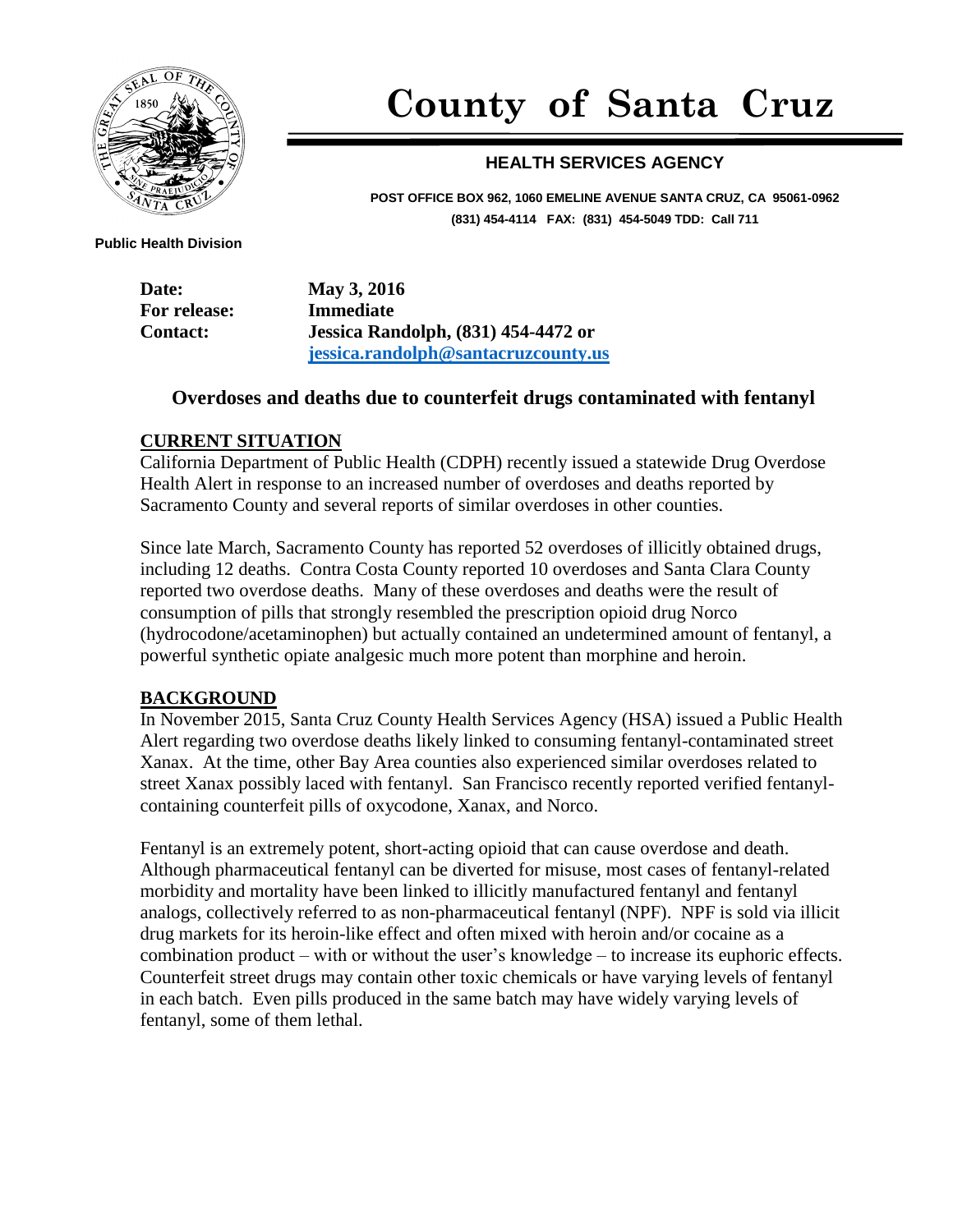## **INFORMATION**

Signs of opioid overdose:

- Face is pale and/or clammy to touch
- Body is limp
- Fingernails or lips have blue, gray or purple color
- Person is vomiting or making gurgling noises
- Person won't wake up from sleep or is unable to speak
- Breathing slows or even stops
- Heartbeat is very slow or stopped

Signs of opioid overmedication (can progress to overdose):

- Unusual sleepiness or drowsiness, hard to wake from sleep
- Person is confused, has slurred speech or intoxicated behavior
- Slow or shallow breathing
- Pinpoint pupils
- Slow heartbeat, low blood pressure

**Naloxone** (Narcan) is a medication that can reverse the effects of opioids and is given in the event of an opioid overdose. This medication can be administered by first responders and hospital staff. Naloxone can also be obtained by prescription from a physician or over-thecounter at pharmacies. People can check with their doctor or pharmacist about the availability of naloxone. The public can also obtain naloxone for a small donation or free at **Janus of Santa Cruz** (831-425-0112).

## **RECOMMENDATIONS**

- Do not take prescription-type pills that have not been prescribed by and obtained from a physician or pharmacy.
- If you know someone who has used painkiller pills before, warn them to only use prescription pills that they have obtained from their physician or pharmacy.
- If someone is experiencing an opioid overdose:
	- o Call 911 and give naloxone (Narcan)
	- o Give rescue breaths every 5 seconds and/or follow the 911 dispatcher's instructions
	- o After naloxone, stay with person for at least three hours or until help arrives
- If you or someone you know is struggling with substance abuse, please contact the following programs:
	- o Santa Cruz County Health Services Agency Alcohol and Drug Abuse Services (831-454-4050, [www.santacruzhealth.org/recoverywave/\)](http://www.santacruzhealth.org/recoverywave/)
	- o Janus of Santa Cruz (831-425-0112, [www.janussc.org\)](http://www.janussc.org/)